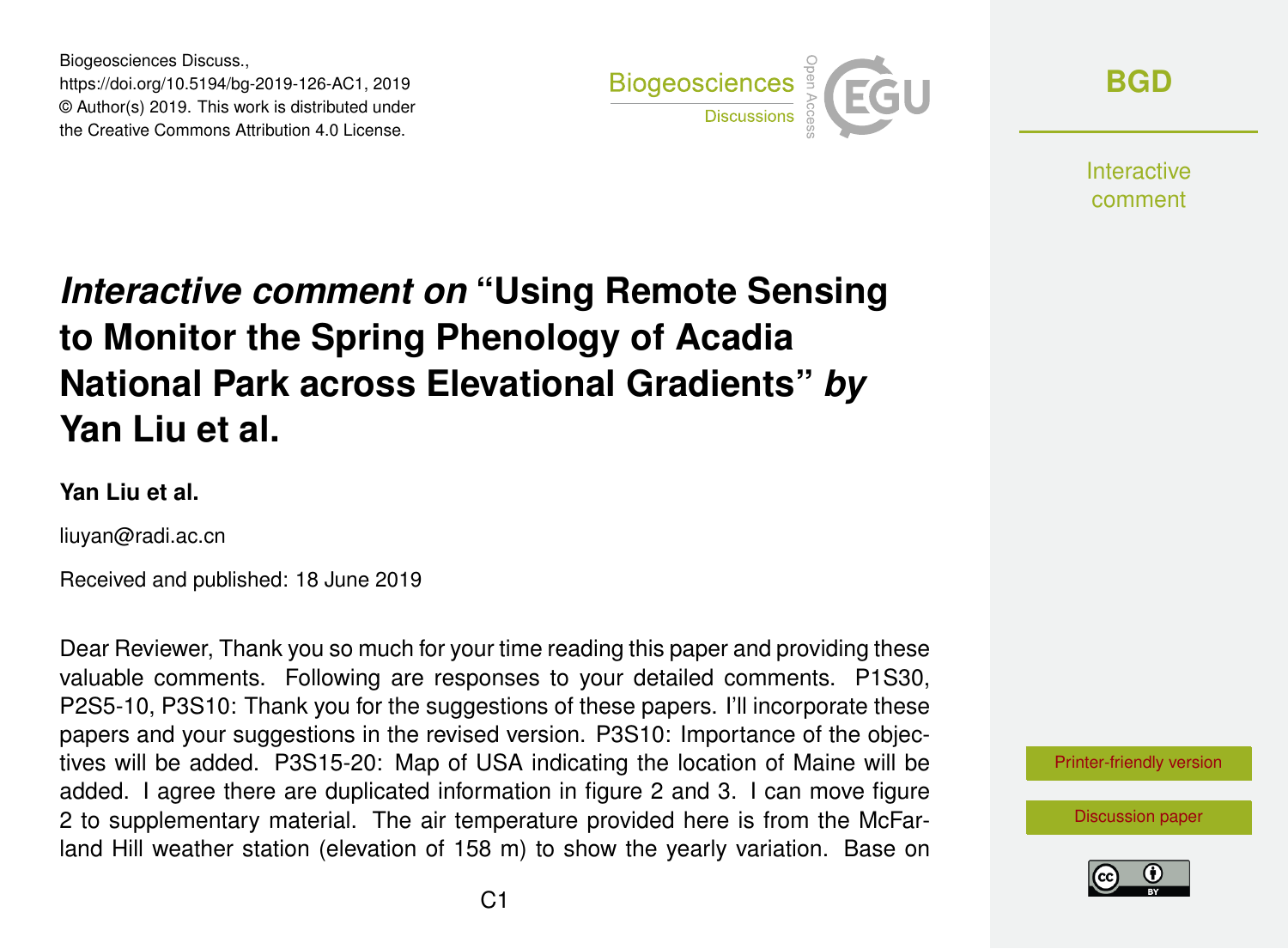the elevation, this station is in the low elevational zone. Caitlin McDonough MacKenzie, one of the coauthors, also measured temperature in each elevational using HOBO temperature loggers, and the results can be found in the supporting information of Mc-Donough MacKenzie et al., 2019 (Table S1). From the results we can see that the maximum difference between the temperature of different elevational zone could even reach 2.4 degree (Cadillac ridge, 2016). Therefore, the temperature distribution in such topography complex region are quite heterogeneous. P4S15: maturity, senescence and dormancy will be removed from the paragraph P5S5-10: Details of the common species observed on the trail and their distribution in each elevational zone can be found in the supplement material of this paper (Table S3 and Table S4). Function type will be added in these tables in the revised version. The field study is led by my co-author Caitlin McDonough MacKenzie, and the results have been published in McDonough MacKenzie et al., 2019, which are also cited in the paper. As for the observation frequency, the trails were monitored twice a week from April 1 through June 30 as mentioned in P5S10-15. The tree monitored in the field are deciduous trees. In the field, only trees at eye height are observed. I'll change to "small deciduous trees" in L3. P5S30: Thank you for pointing out to italicize scientific names here. I'll make the changes in the revised version accordingly. Also double checked the scientific name, it is corrected. P6S5-15: I'll group Landsat monitored greenup dates and field observed leaf out dates base on their function types, then perform the comparison, and illustrate the variation of the dates for each group in figure 9. The comparison greenup and first leaf dates with the temperature of each elevational zone will be added in the revised version. P6S30: More detailed description and discussion regarding these two figures will be added in the revised version. P7S5-10: The statement here is drawn based on visual comparison. McDonough MacKenzie et al., 2019 found a significant linear relationship between mean spring temperatures and leaf out dates. Her finding will be cited in the revised version. A few reasons could lead to the difference between satellite monitored and field observed phenology, including variation in leaf out times between species, and the overall contribution of uncommon species (excluded from

## **[BGD](https://www.biogeosciences-discuss.net/)**

Interactive comment

[Printer-friendly version](https://www.biogeosciences-discuss.net/bg-2019-126/bg-2019-126-AC1-print.pdf)

[Discussion paper](https://www.biogeosciences-discuss.net/bg-2019-126)